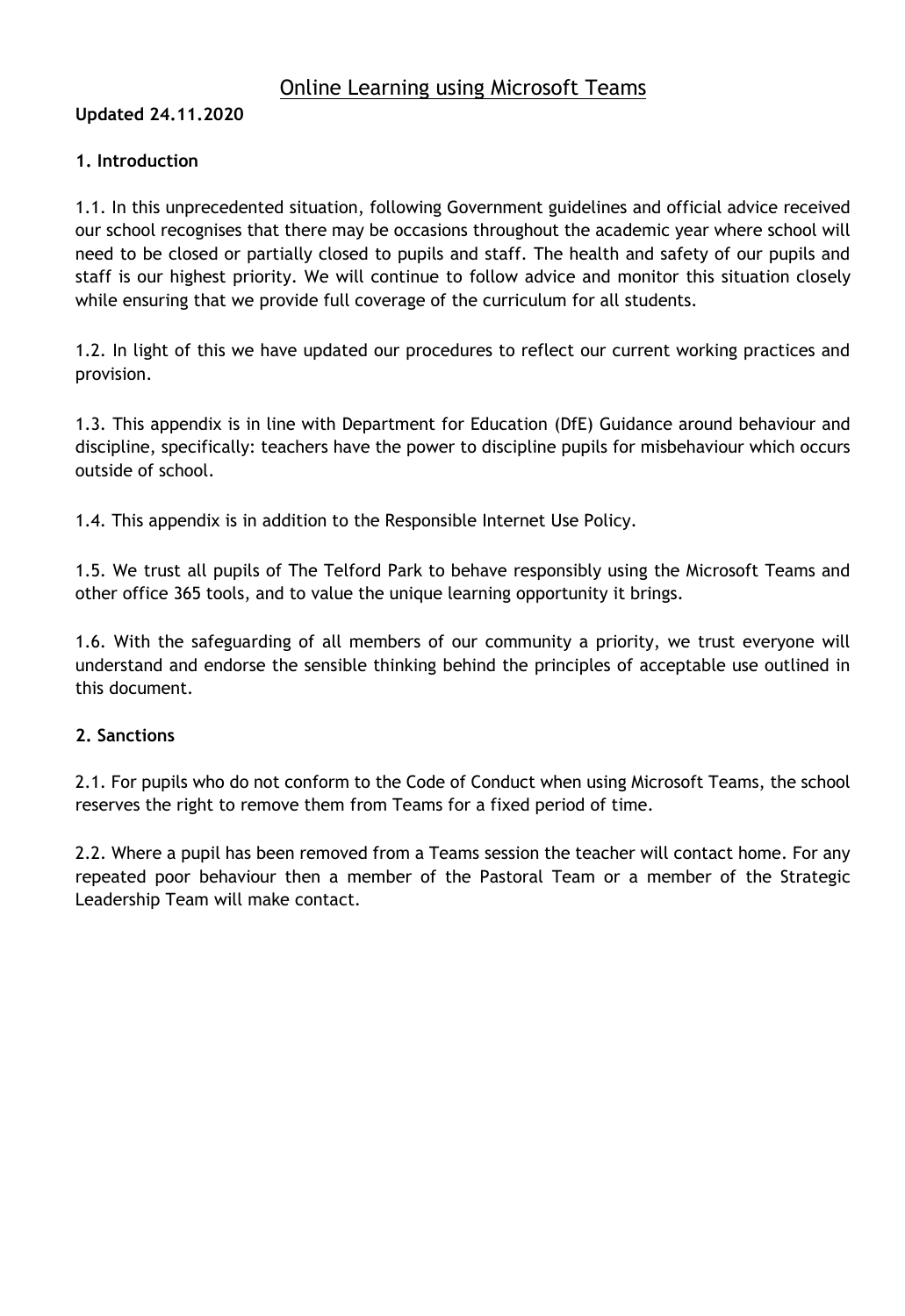## Pupil Expectation/Code of Conduct for Remote Learning

#### **3. Rules Regarding Technology**

- I will only use school technology for school purposes as directed by my teacher.
- I will only take part in 'live' streaming if a parent/carer is aware that I am doing so.
- I will not reveal my passwords to anyone.
- I will be responsible for my behaviour and actions when using technology (Microsoft Teams and other interactive applications), this includes the resources I access and the language that I use.
- I will make sure that all my communication with students, teachers or others who are using the technology is responsible and appropriate.
- When joining an online lesson I will do so with my camera off and the microphone on mute.
- I will ensure face to face communication is only between teachers and pupils. Any parent/carer to teacher communication not happen over Microsoft Teams, parents/carers must contact the school directly via phone or email.
- I will not deliberately browse, download, upload or forward material that could be considered offensive or illegal. If I accidentally come across any such material I will report it immediately to my teacher who will follow the correct in school safeguarding protocols. If my session finishes and I haven't reported it I will email [langleypastoralsupport@taw.org.uk](mailto:langleypastoralsupport@taw.org.uk) and inform them or inform my parents who must contact school.
- I will not share resources or videos created by my teachers with anyone who is not a pupil or member of staff at the School
- I will not record or take photos of my classmates or teachers during a face-to-face session.
- I will not share any school content on social media or online platforms.
- I understand that when using Microsoft Teams and other applications provided by the school that my use can be monitored and logged and can be made available to my teachers and the Strategic Leadership Team.
- If audio/video conferencing is used, I understand that this might be recorded by the teacher only in order for this to be forwarded to any pupil who missed the live conferencing.
- I will continue to follow the rules regarding my use of technology as outlined in the school's Acceptable User Agreement which can be found in the school homework planner.
- I understand that these rules are designed to help keep me safe and that if they are not followed, school sanctions will be applied and my parent may be contacted.
- Any participation in an audio or video conference on Microsoft Teams is an extension of the classroom, the schools expectations around behaviour are the same as when in a classroom environment.
- This includes:
	- ˗ Be on time for your interactive session
	- Be dressed appropriately for learning (e.g. no pyjamas/nightwear)
	- ˗ Remain attentive during sessions
	- ˗ Interact patiently and respectfully with your teachers and peers
	- You may use the chat or hands up function to ask a question. On some mobile devices there is only the chat functions available. No images should be shared via the chat function. Appropriate language should be used at all times in line with the schools behaviour policy.
	- ˗ You should be in an open/shared space in your house, not a bedroom. If you are in a bedroom then you should move location.
	- ˗ You must not record each other's online interactions. If the lesson is to be recorded, this will be done by the teacher.
	- Make sure you end the session as soon as the teacher indicates to do so and do not stay in the session after the teacher has left.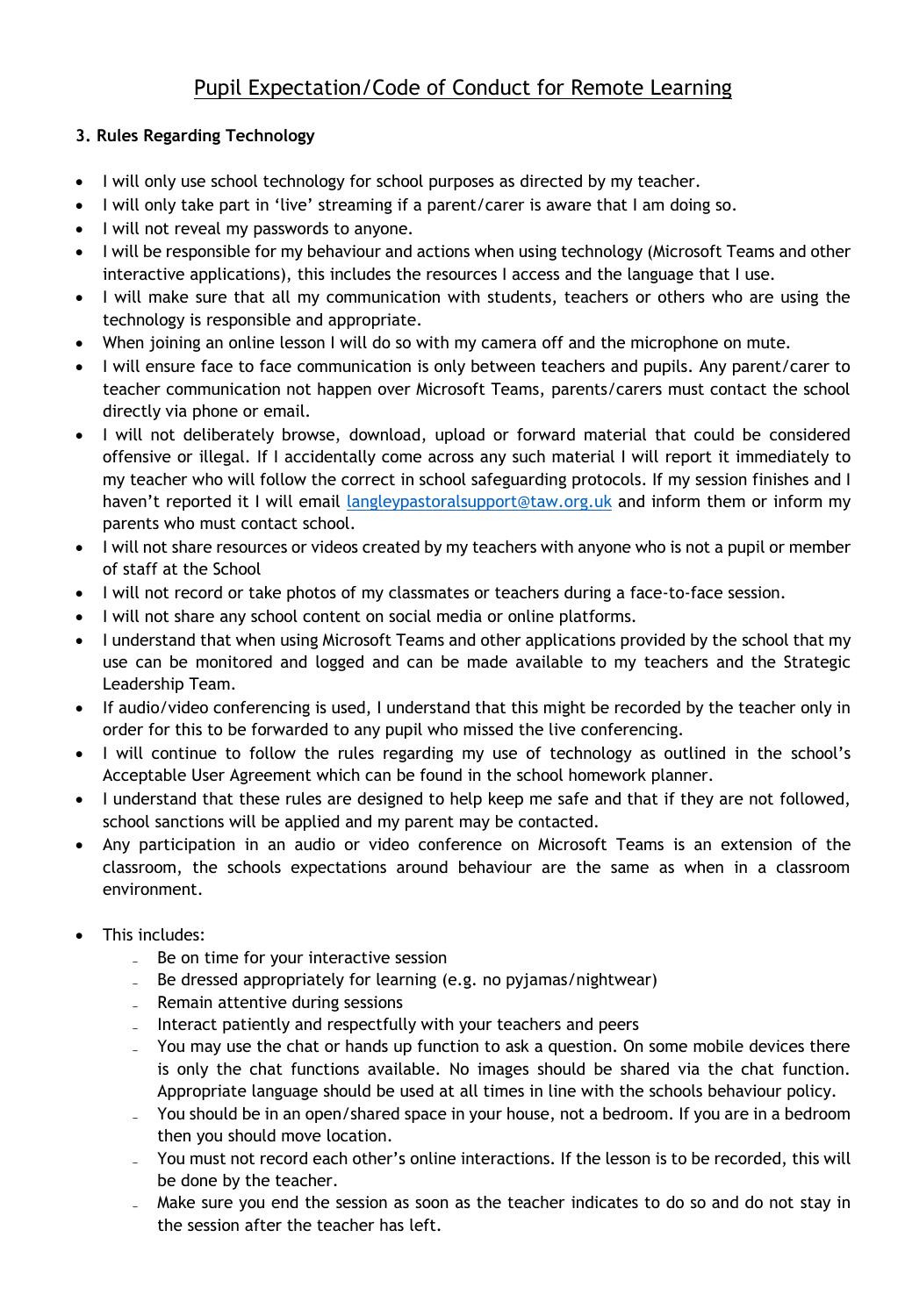- ˗ You must not share any private information over Microsoft Teams. If you have a pastoral/safeguarding concern then email [langleypastoralsupport@taw.org.uk.](mailto:langleypastoralsupport@taw.org.uk)
- ˗ You should never be in a 1 1 discussion with a member of staff over Microsoft Teams, if this happens then another member of staff will be called upon to join the online learning.

#### **4. Rules and Guidelines**

4.1. It is strongly recommended that you follow the school timetable as far as possible.

4.2. Please complete tasks as they are set for each lesson. Depending on the circumstances, teachers will aim to be available when they would normally be teaching you in order to answer questions. If this is not possible then work will be set through Microsoft Teams or by email.

4.3. As soon as you have completed tasks, please tell your teacher. Please submit all pieces of work on time.

4.4. Normal homework will continue to be set via Teams.

4.5. If you do not engage with home learning set by the school then parents/carers will be contacted in the first instance to determine whether support is required to access teams or whether paper resources are required. Follow up calls may be required should you continue to not complete work set.

#### **5. Online Safety**

5.1. Keeping pupils and teachers safe during remote education is essential. It is especially important for parents and carers to be aware of what their children are being asked to do, including:

- Sites they will be asked to use.
- School staff their child will interact with.

5.2. Parents and carers will need to ensure that they set age-appropriate parental controls on digital devices and use internet filters to block malicious websites.

5.3. The following resources can be used to support parents and carers to keep their children safe online:

- [support for parents and carers to keep children safe online,](https://www.gov.uk/government/publications/coronavirus-covid-19-keeping-children-safe-online/coronavirus-covid-19-support-for-parents-and-carers-to-keep-children-safe-online) which outlines resources to help keep children safe from different risks online and where to go to find support and advice.
- ˗ Guidance on [staying safe online](https://www.gov.uk/guidance/covid-19-staying-safe-online) which includes information on security and privacy settings.
- **[Thinkuknow](https://www.thinkuknow.co.uk/) provides advice from the National Crime Agency (NCA) on staying safe** online.
- ˗ [Parent info](https://parentinfo.org/) is a collaboration between Parentzone and the NCA providing support and guidance for parents from leading experts and organisations.
- ˗ [Childnet](https://www.childnet.com/parents-and-carers/parent-and-carer-toolkit) offers a toolkit to support parents and carers of children of any age to start discussions about their online life, to set boundaries around online behaviour and technology use, and to find out where to get more help and support.